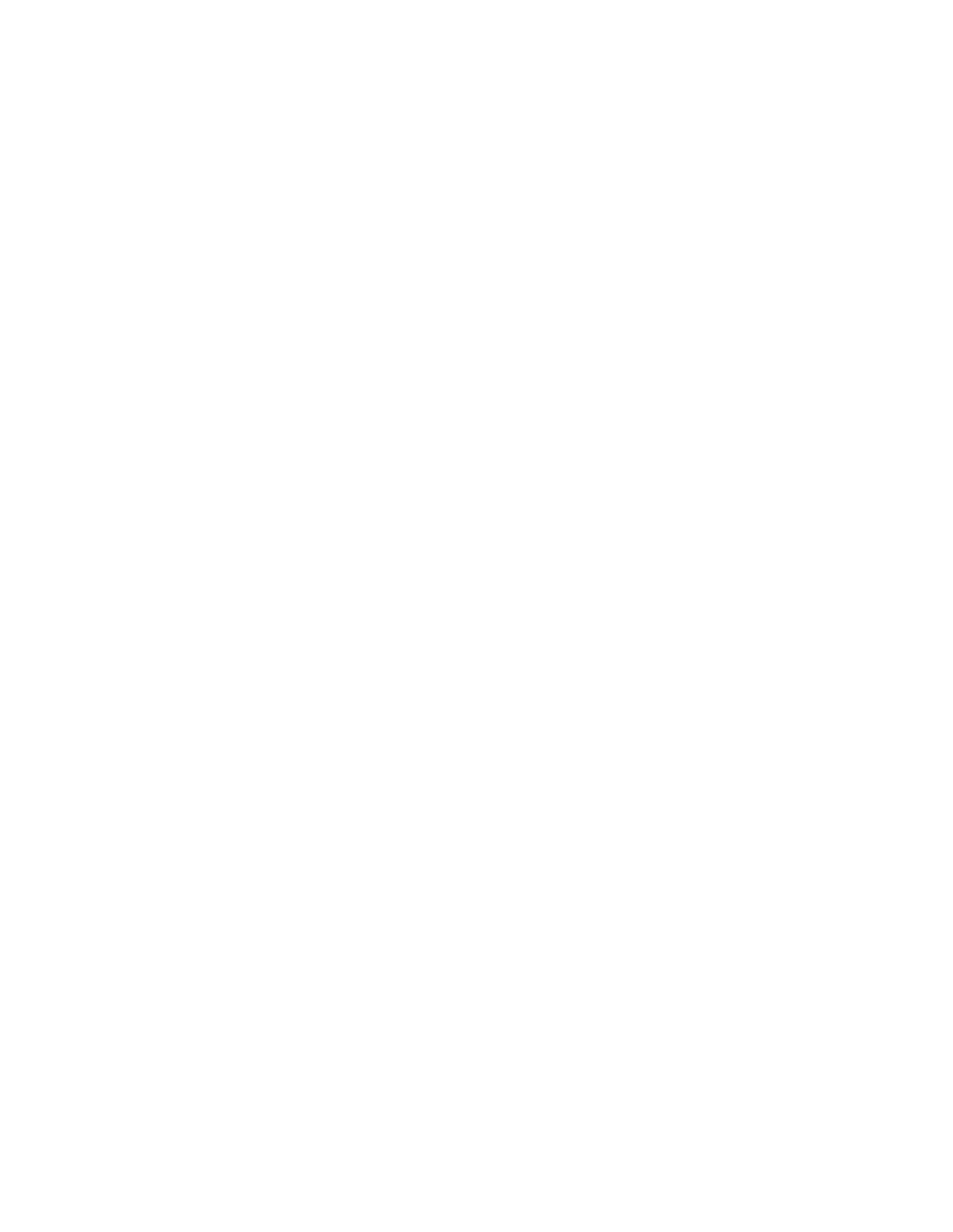This section describes the existing and proposed land uses in the Project area, characterizes current and proposed surrounding land uses, and describes the land use designations according to the City of Elk Grove General Plan (General Plan), as well as zoning. The Project area was included in the General Plan as its own special policy area, the Southeast Policy Area.

Section 15125(d) of the California Environmental Quality Act (CEQA) Guidelines states, "The EIR shall discuss any inconsistencies between the proposed project and applicable general plans and regional plans." As such, this section discusses potential inconsistencies between the proposed Project and the City's General Plan and Zoning Code as well as SACOG's Metropolitan Transportation Plan/Sustainable Communities Strategy (MTP/SCS).

CEQA does not treat project consequences relating solely to land use, socioeconomic, or population, employment, or housing issues as direct physical impacts to the environment. An EIR may provide information regarding land use, planning, and socioeconomic effects, but CEQA does not recognize these types of project consequences as typical impacts on the physical environment. The following assessment focuses on changes in land use, use compatibility, and General Plan consistency, to the extent that potential General Plan conflicts may lead to physical impacts on the environment. Physical effects on the environment that could result from implementation of the Project are addressed in the appropriate technical sections of this Draft EIR (see Sections 5.1 through 5.23). Specific to land use, a discussion of agricultural resources is included in Section 5.2 of this Draft EIR.

# **4.1 EXISTING SETTING**

# CITY OF ELK GROVE

Elk Grove is characterized by a range of existing land uses, including residential developments, commercial/retail uses, office uses, and industrial uses, as well as agricultural and public/private recreation uses. Predominant land uses in the City include residential, agricultural, and institutional uses such as schools, churches, and other public entities.

Prior to its incorporation in July 2001, Elk Grove was part of unincorporated Sacramento County. Historically the area now encompassed by the City was primarily agriculture and ranchettes, with the exception of the downtown area. Over the last 20 years, the area began converting from agricultural uses to predominantly suburban development. Following the City's incorporation, the suburban conversion has continued as evidenced by new subdivisions, office uses, and shopping centers. Currently, the majority of new development is concentrated on the west side of State Route (SR) 99. Areas in the eastern portion of the City near Grant Line Road are still characterized as rural residential. Lands adjacent to the City limits to the east and to the south within Sacramento County are designated for agriculture.

## PROJECT AREA

The Project area is approximately 1,200 acres located in the southern portion of the City and includes the entirety of the City's Southeast Policy Area (SEPA), as designated in the General Plan. The Project area is located to the west of SR 99, east of Big Horn Boulevard and Bruceville Road, south of Bilby Road and Poppy Ridge Road, and north of Kammerer Road

The Project area is generally bounded by Poppy Ridge Road, Kammerer Road, a future extension of Big Horn Boulevard, and another future major roadway to the east (Lots Parkway), with a "panhandle" section that extends to the west along Kammerer Road. The panhandle section of the Project area is bounded by Kammerer Road to the south, Bruceville Road to the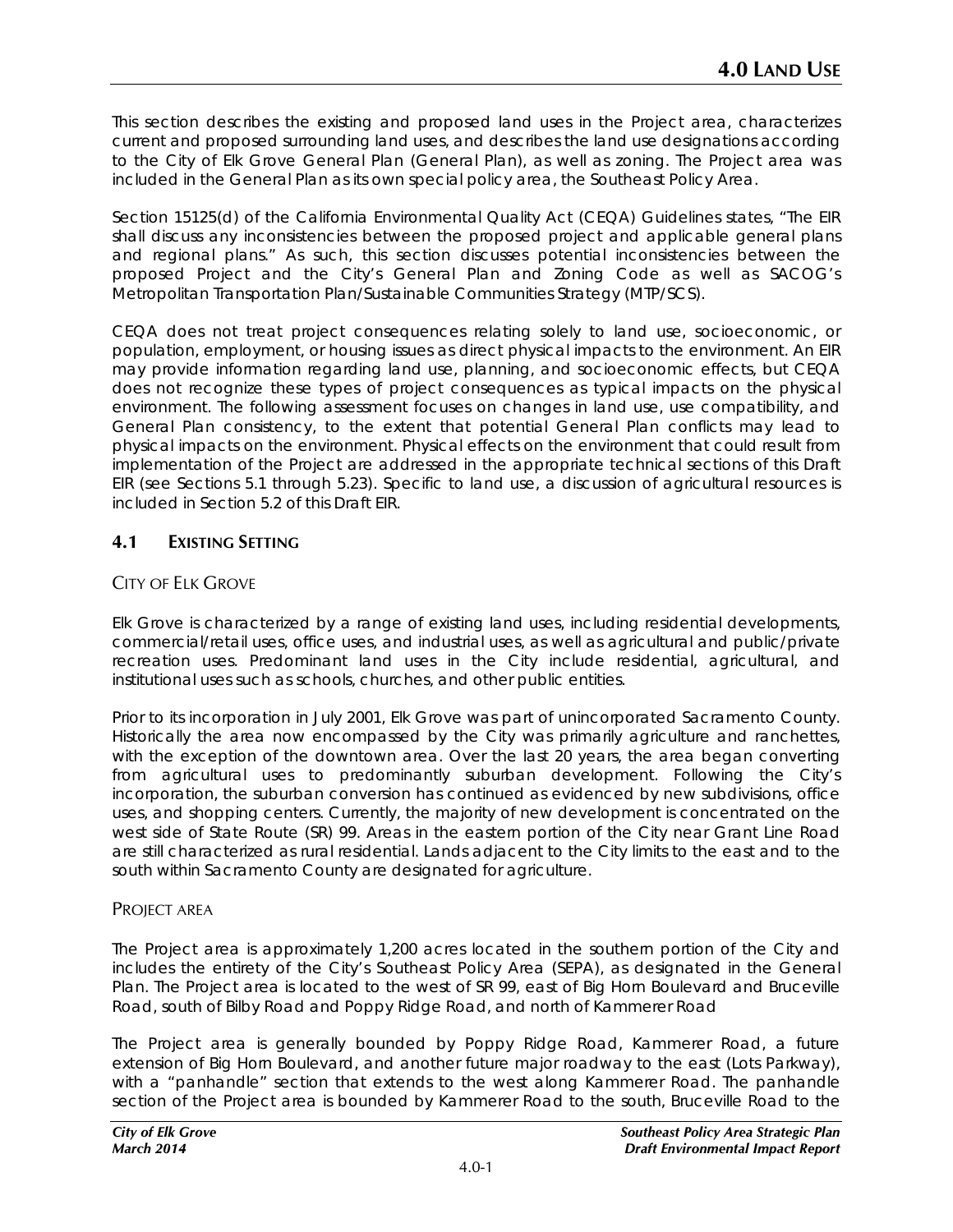west, and Bilby Road to the north. Bilby Road is currently only partially paved north of the Project area. In addition to the panhandle portion of the Project area to the southwest, the northeast triangular-shaped section of the Project area extends beyond Poppy Ridge Road to the east to SR 99 and north of the future extension of Kyler Road, which is currently only partially constructed.

## EXISTING LAND USES

The Project area has historically been used for agricultural purposes and is primarily undeveloped with some scattered residences, ornamental landscaping, and outbuildings. A drainage channel, flowing in an east–west direction, bisects the Project area. The Project area comprises 38 parcels with various landowners, and existing zoning provides for agricultural uses with 20- and 80-acre minimum parcel sizes (AG-20/AG-80).

#### **Surrounding Areas**

North of the Project area is primarily agricultural, rural residential, and vacant land, which is planned for urban uses as part of the Laguna Ridge Specific Plan (LRSP). Approximately onequarter mile north of Poppy Ridge Road is an uncompleted residential subdivision and Elizabeth Pinkerton Middle School. The area north of the panhandle portion of the Project area is also within the LRSP area and is characterized by vacant and agricultural land, with the exception of a large apartment complex on the northeast corner of the intersection of Bilby Road and Bruceville Road.

Existing single-family residences associated with the East Franklin Specific Plan are located west of Bruceville Road north of Bilby Road. The area west of Bruceville Road south of Bilby Road is agricultural land on large parcels, with some scattered rural residences. The historic town of Freeport is approximately 2 miles to the west of the panhandle portion of the Project area.

South of the Project area is more agricultural land with scattered rural residences. Dairies are operated along Rau Road, south of Kammerer Road. The area south of Kammerer Road is outside of the City and its Sphere of Influence (SOI).

The Sterling Meadows Project is located east of the Project area and Kyler Road and Bilby Road run through that area. Lent Ranch, which includes the Promenade, is east of Sterling Meadows. SR 99 is east of those projects and Elk Grove Regional Park just beyond the highway.

## CURRENT LAND USE DESIGNATIONS AND ZONING

The General Plan designates the entire Project area as a special land use policy area, referred to as the Southeast Policy Area. Because it is a policy area, the General Plan allows for detailed planning in the future and, as such, defers to the Southeast Policy Area Community Plan in establishing land uses for the Project area. The Southeast Policy Area Community Plan is being prepared concurrently with this EIR and is analyzed here as the Project. Proposed land use designations as laid out in the Community Plan are described later under the heading "Proposed Land Use Designations and Zoning."

The entire project area is zoned for agricultural uses with 20- and 80-acre minimum parcel sizes (AG-20 and AG-80, respectively). Ten parcels, including those within the triangular-shaped portion in the northeast corner of the Project area, and large parcels in the center of the Project area, are zoned AG-80, while most of the smaller parcels just south of Poppy Ridge Road and all of the parcels located within the western panhandle portion of the Project area are zoned AG-20 (see **Figure 4.0-1**). Some of the parcels zoned AG-80 are smaller than 80 acres.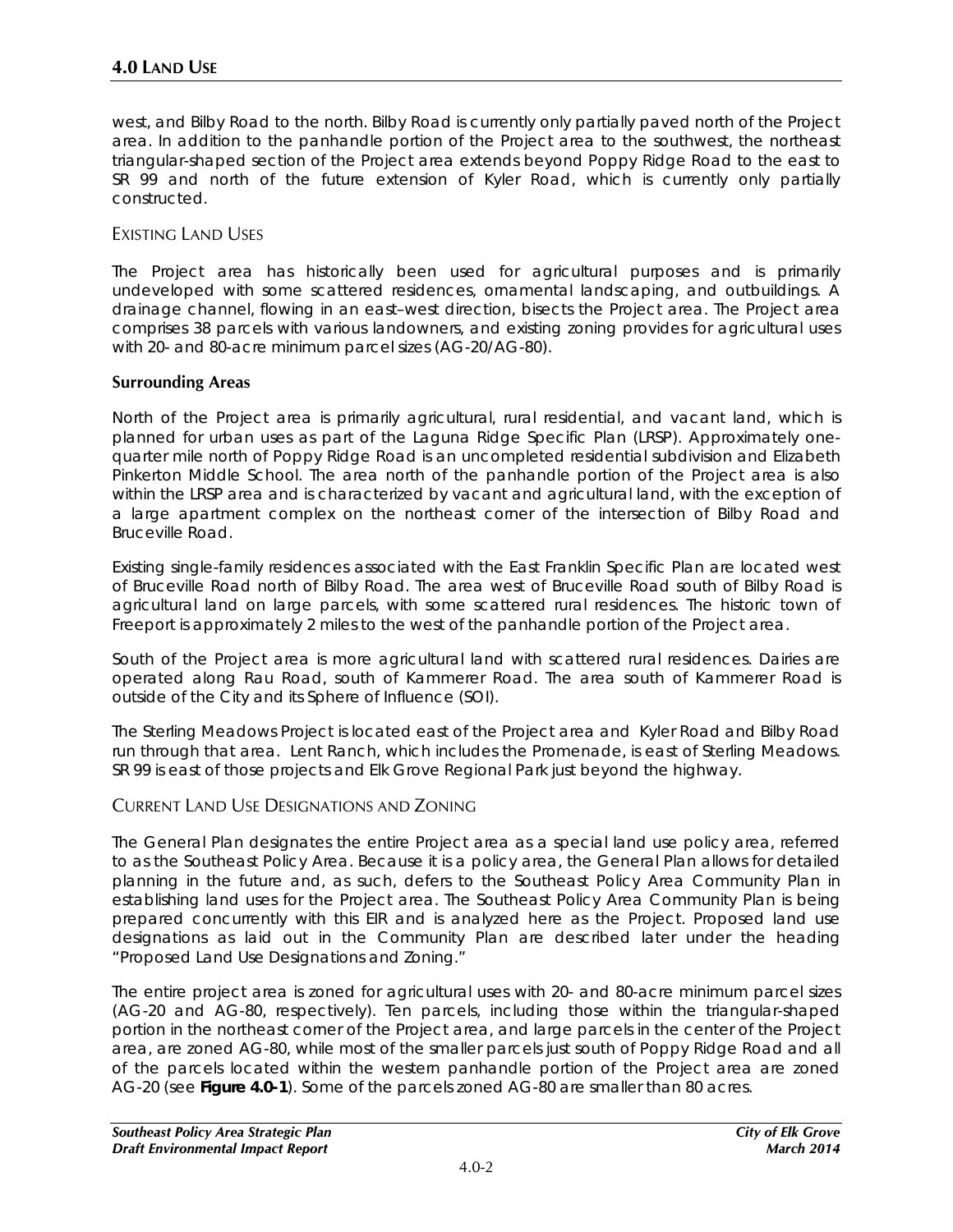



**Figure 4.0-1** General Plan and Zoning Districts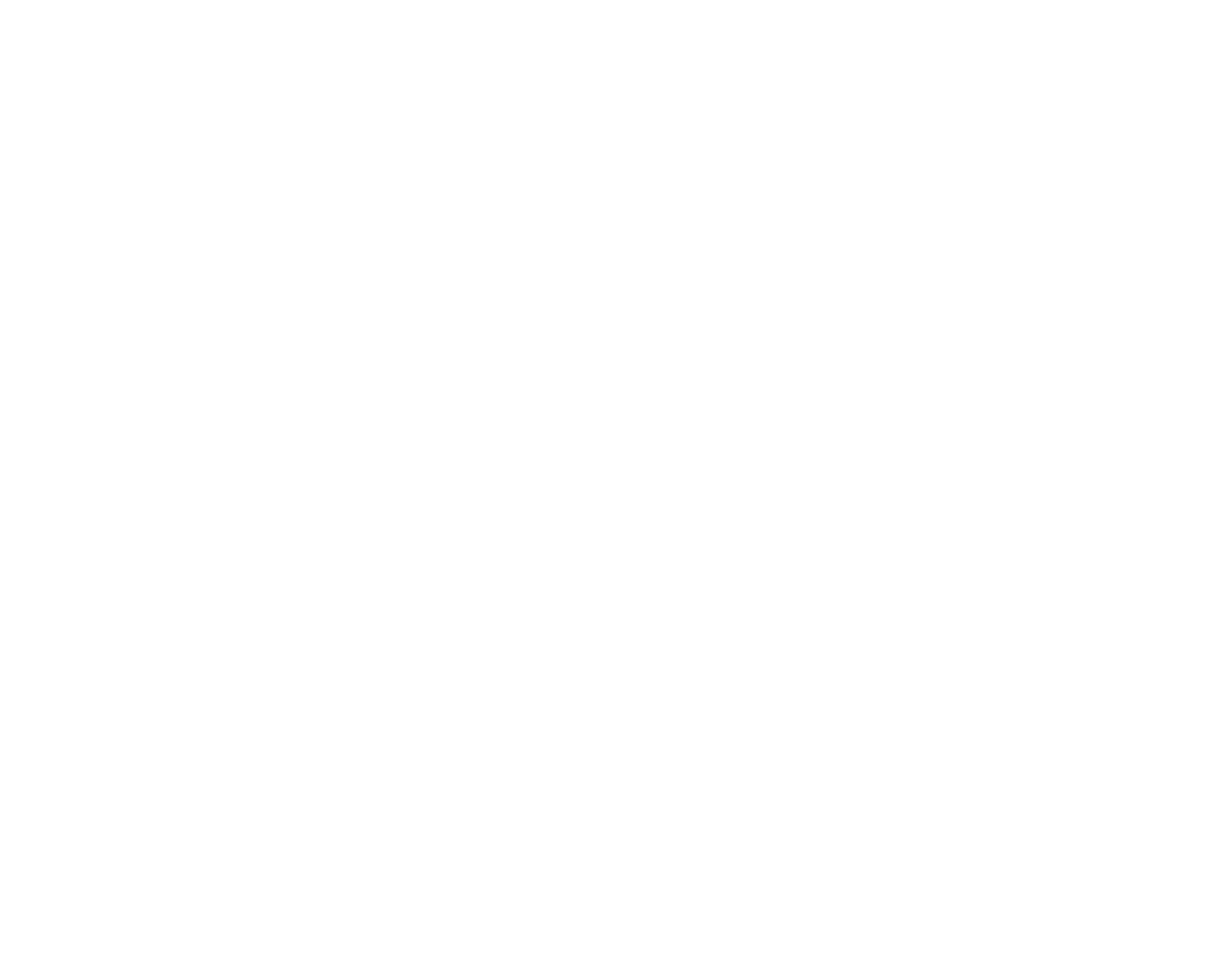## PLANNED AND APPROVED DEVELOPMENT IN THE PROJECT VICINITY

While much of the land located directly adjacent to the Project area is undeveloped, many of the surrounding areas are planned and approved for future development. This includes the Elk Grove Promenade, as mentioned above, approximately 0.5 mile east of the Project area (and 0.1 mile southeast of the triangular-shaped portion of the Project area) adjacent to SR 99.

The Sterling Meadows project, a residential development, is located east of the Project area, in the area between the eastern boundary of the Project area and Lent Ranch. No construction has occurred on the Sterling Meadows project. Portions of the site are fallow or being used for agriculture. Some roadways that would feed into the Project area have been partially constructed, including the eastern portions of Bilby Road and Kyler Road. Those roads have not been fully constructed through the Sterling Meadows site.

#### **Laguna Ridge Specific Plan**

North of the Project area east of Bruceville Road is the approved Laguna Ridge Specific Plan (LRSP) area. The LRSP encompasses approximately 1,900 acres in the area generally bounded by Bruceville Road, Elk Grove Boulevard, SR 99, and the Project area to the south. The LRSP is set to be developed with up to 7,767 residential units, commercial, office, and civic uses, parks, paseos and open space, and schools. While construction has begun in some areas of the LRSP, none of the areas directly adjacent to the Project area have been developed, with the exception of the apartment complex located at the northeast corner of the intersection of Bruceville Road and Bilby Road; and Poppy Keyes North, a residential project at the northeast corner of Poppy Ridge Road and Bruceville Road. Existing development within the LRSP is located primarily north of Whitelock Parkway, approximately 0.25 mile north of the Project area.

## **East Franklin Specific Plan**

The East Franklin Specific Plan (EFSP) area is located directly northwest of the panhandle portion of the Project area, northwest of the intersection of Bruceville Road and Bilby Road. The EFSP was planned for the development of up to 4,300 residential units with some commercial uses, parks, and a school on approximately 1,440 acres in the area generally bounded by Bruceville Road, Bilby Road, Franklin Boulevard and Willard Road, and Bilby Road. Most of the EFSP has been developed, although some properties scattered throughout the EFSP area have not yet been developed.

## **4.2 REGULATORY FRAMEWORK**

LOCAL

## **City of Elk Grove General Plan**

The City of Elk Grove General Plan serves as the overall guiding policy document for the City and identifies specific policies regarding land use. While this section provides information on the applicable policies and the Project's consistency with those policies, the final authority for interpretation of these policy statements and determination of the Project's General Plan consistency rests with the Elk Grove City Council.

The General Plan includes six policy areas that "have been designated to reflect existing and pending major approvals, or to reflect the need for more detailed land uses planning at a future date" (City of Elk Grove 2003). Each of the policy areas has land use policies specific to that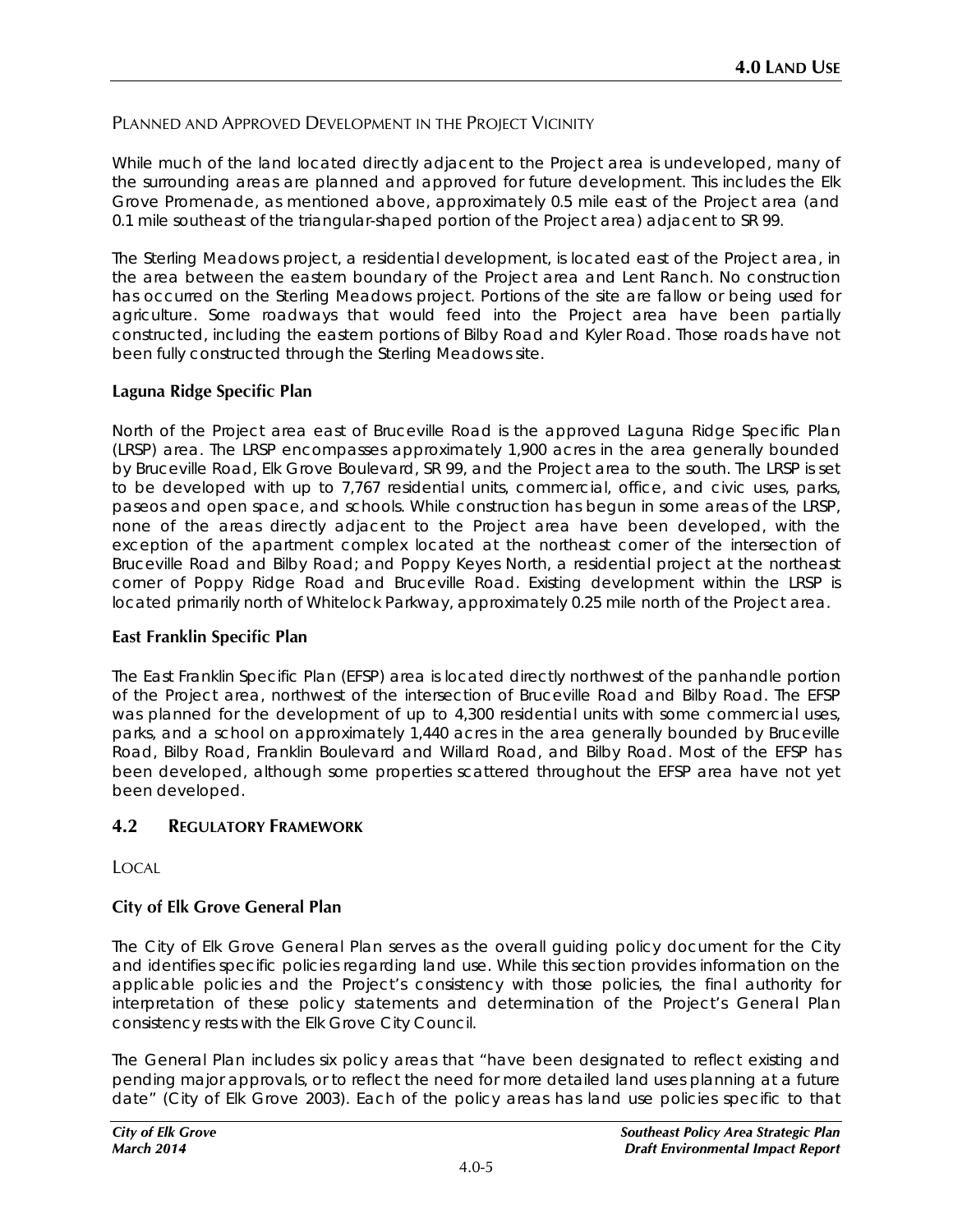area that are intended to direct future growth. Specifically, Policy LU-32 sets out general criteria for the SEPA. The text of General Plan Policy LU-32 is as follows:

**"LU-32**

- Development in the Southeast Policy Area shall not occur, and no land use entitlements shall be granted until a master plan has been prepared and approved by the City.
- The master plan shall, at a minimum, include the following specific components:
	- − Detailed designation of land uses;
	- − A master plan for key backbone infrastructure (e.g., water, sewer, drainage, roads);
	- − Architectural standards, development regulations, or other planning that describes the form and function of new development; and
	- − Other components as directed by the Ciity Council as being necessary for the proper and comprehensive planning of the policy area.
- The City Council may, at its discretion, waive the requirement of preparation of a master plan of the Southeast Policy Area prior to the approval of a land use entitlement when, at the determination of the City Council after a recommendation by the Planning Commission, the project meets the following criteria:
	- − The project is a minimum of 75 acres in size; and
	- − The project is located in an area of the Southeast Policy Area that will allow for the orderly and strategic extension of utilities and infrastructure to serve the development; and
	- − The project:
		- Will improve the jobs-housing balance of the City and/or stimulate jobs creation and retention; and/or
		- Is of city-wide significance, providing a needed or desired amenity, feature, or other aspect, as determined by the City; and
		- Approval of the project will not inhibit future master planning efforts."

## **Sacramento Area Council of Governments Metropolitan Transportation Plan/Sustainable Communities Strategy**

The Sacramento Area Council of Governments (SACOG) adopted the current Metropolitan Transportation Plan/Sustainable Communities Strategy (MTP/SCS) in 2012. The MTP/SCS is a longrange regional transportation and land use plan based on SACOG's Blueprint project, a smart land use vision strategy development for the Sacramento region. The SCS portion of the plan is required by Senate Bill 375, which requires that smart land use planning be built into regional transportation plans with the intention of reducing greenhouse gas emissions. The current MTP/SCS plans for regional transportation and land use investments through 2035.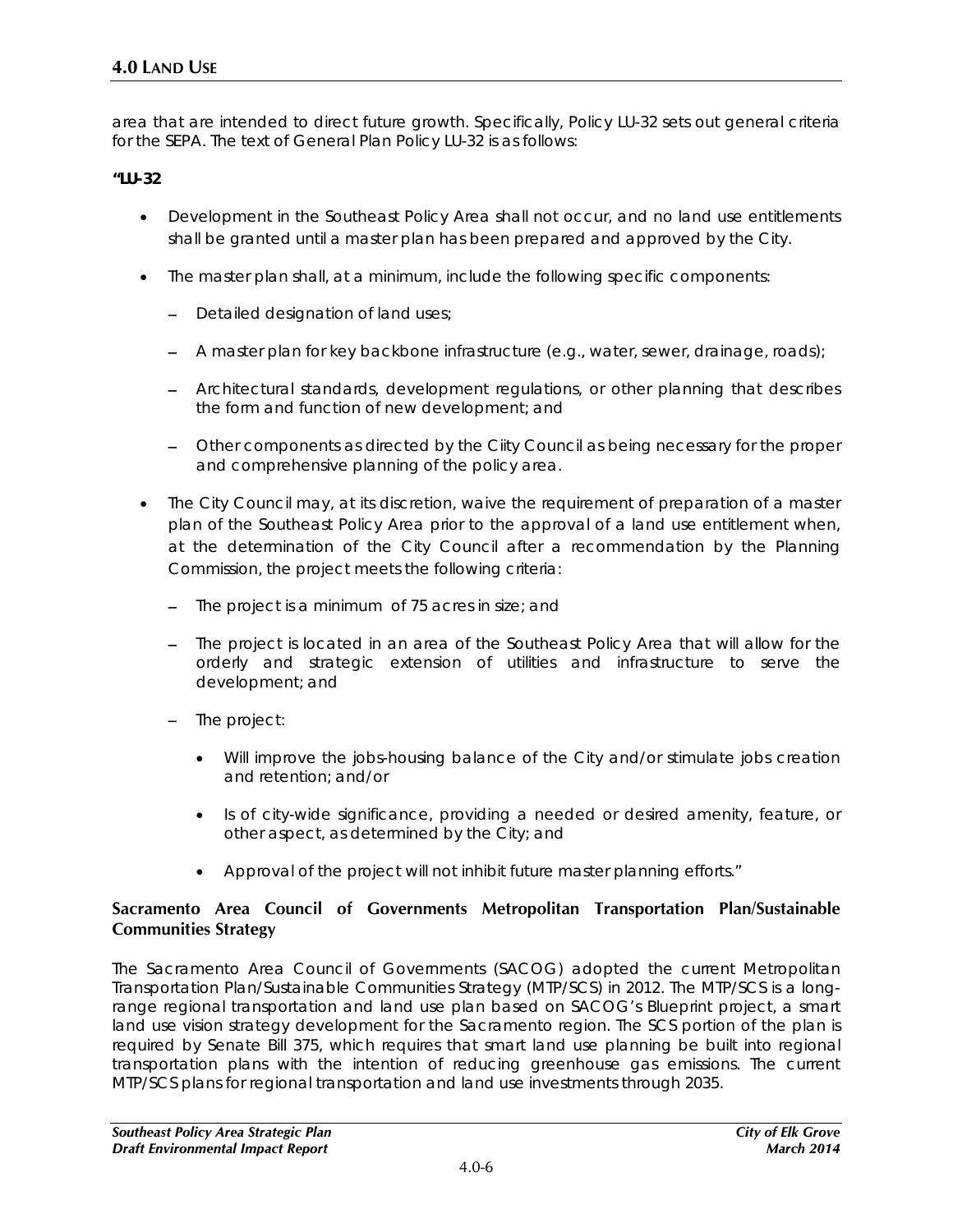The following guiding principles are from the MTP/SCS (SACOG 2012):

**Smart Land Use:** Design a transportation system to support good growth patterns, including increased housing and transportation options, focusing more growth inward and improving the economic viability of rural areas.

**Environmental Quality and Sustainability:** Minimize direct and indirect transportation impacts on the environment for cleaner air and natural resource protection.

Financial Stewardship: Manage resources for a transportation system that delivers costeffective results and is feasible to construct and maintain.

**Economic Vitality:** Efficiently connect people to jobs and get goods to market.

**Access and Mobility:** Improve opportunities for businesses and citizens to easily access goods, jobs, services and housing.

**Equity and Choice:** Provide real, viable travel choices for all people throughout our diverse region.

The MTP/SCS includes policies and strategies suggested for jurisdictions to support the abovementioned policies. The Project supports the following SACOG policies and strategies:

**3. Policy:** SACOG will encourage local jurisdictions in developing community activity centers well-suited for high quality transit service and complete streets.

**3.4. Strategy:** Support efforts by transit agencies and local governments to site and design transit centers and stations close to economic centers and neighborhoods and to expand park-and-ride facilities at a few key stations.

**3.5. Strategy:** Encourage local agencies to develop an interconnected system of streets, bikeways, and walkways that support a more compact development form; avoid building new circulation barriers; accommodate safe travel for all users; and provide connections across creeks, freeways and high-speed/high volume arterials and through existing gated communities, walls and cul-de-sacs to access schools, activity centers and transit stops.

**3.6. Strategy:** Encourage development patterns that provide safe and efficient pedestrian and bicycle access to transit stops and trunk commuter transit lines.

**4. Policy:** SACOG encourages every local jurisdiction's efforts to facilitate development of housing in all price ranges, to meet the housing needs of the local workforce and population, including low-income residents, and forestall pressure for long external trips to work and essential services.

**4.2. Strategy:** Encourage adequate supply of housing at a variety of price ranges in the region, which will help to meet local demand, prevent the export of housing to adjacent regions, and, consistent with federal and state statutory goals, promote integrated and balanced living patterns that help provide access and opportunity for all residents and reduce the concentration of poverty.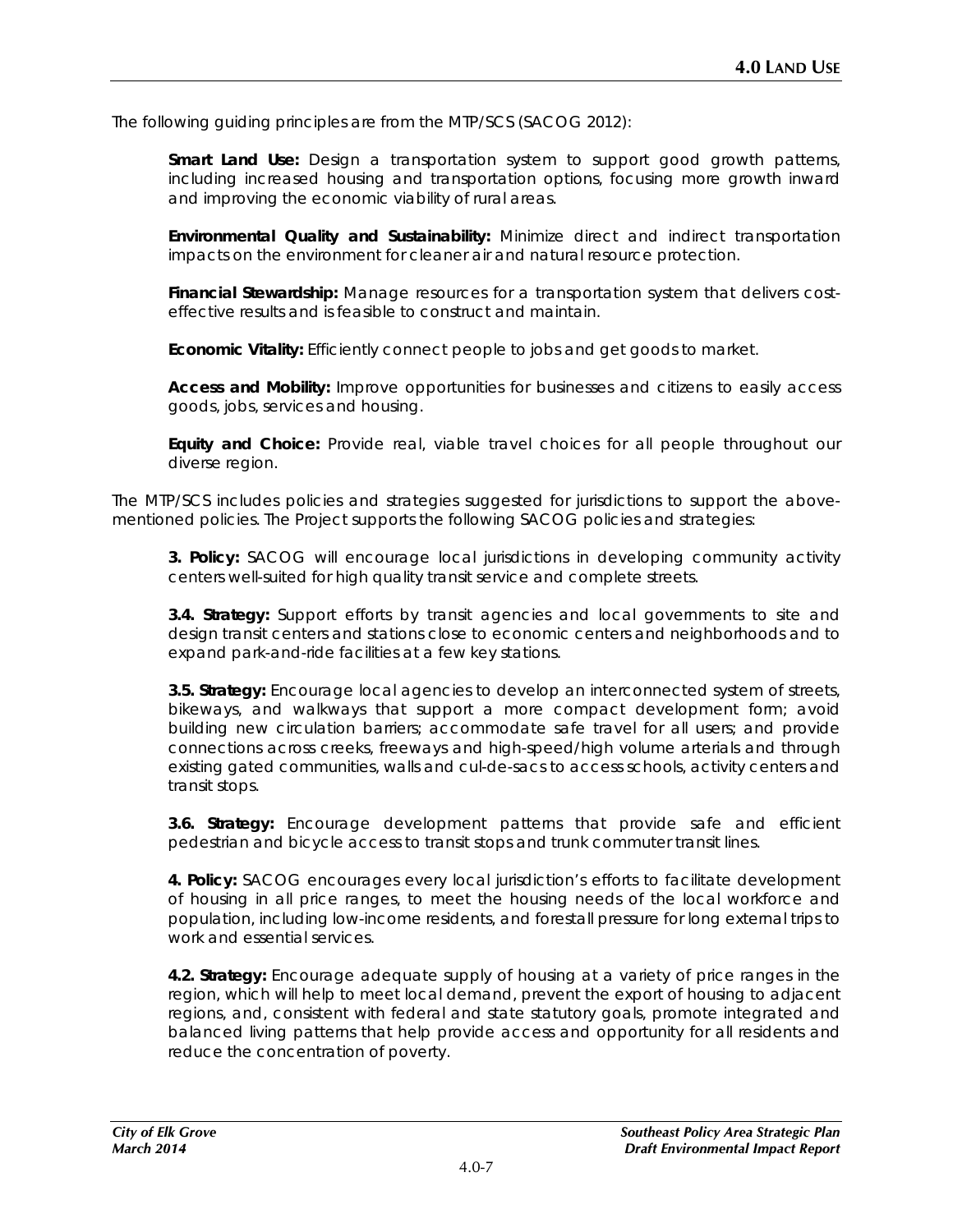**6. Policy:** SACOG encourages local governments to direct greenfield developments to areas immediately adjacent to the existing urban edge through data-supported information, incentives and pursuit of regulatory reform for cities and counties.

**8. Policy:** Support and invest in strategies to reduce vehicle emissions that can be shown as cost effective to help achieve and maintain clean air and better public health.

**8.1. Strategy:** Continue the region's previous commitment to Transportation Demand Management (TDM) programs as a strategy for education and promotion of alternative travel modes for all types of trips toward reducing Vehicle Miles Traveled (VMT) by 10 percent.

The MTP/SCS is not mandatory and cannot regulate local land use decisions for the local jurisdictions within the Sacramento region; rather, it relies on voluntary land use decisions by cities and counties.

## **4.3 LAND USE EVALUATION**

#### **METHODOLOGY**

In the following analysis, the proposed Project is evaluated for compatibility with the existing and planned land uses in the Project vicinity and for consistency with adopted City plans and policies. Environmental impacts resulting from the project are discussed in the respective environmental sections in Section 5.0. Land use impacts are considered significant if the proposed Project would conflict with any applicable land use plan, policy, or regulation adopted for the purpose of avoiding or mitigating an environmental effect. As mentioned above, the City Council is ultimately responsible for interpreting the General Plan and would determine whether the Project is inconsistent with any adopted land use goals or policies. This section differs from other discussions in that only plan consistencies and land use compatibility are addressed, as opposed to environmental impacts and mitigation measures. This discussion complies with Section 15125(d) of the CEQA Guidelines, which requires an EIR to discuss inconsistencies with general plans and regional plans as part of the environmental setting.

## **CONSISTENCY**

## **General Plan**

As mentioned above, the Project area is one of the City's six land use policy areas, which provide for more detailed planning in the future. All of the land use policy areas, with the exception of the SEPA, have been at least partially developed. The proposed Project, including adoption of the Southeast Policy Area Community Plan and Southeast Policy Area SPA, implement General Plan Policy LU-32, which provides General Plan–level policy guidance for how the SEPA should be planned. Policy LU-32 requires that the SEPA be planned through the completion of a comprehensive master plan or similar comprehensive plan for the entire SEPA. The Project is implementing this General Plan requirement, so the Project is consistent with the General Plan. All physical environmental impacts that could occur as a result of developing the Project area consistent with the Southeast Policy Area Community Plan are addressed in the impact sections in Section 5.0 of this Draft EIR.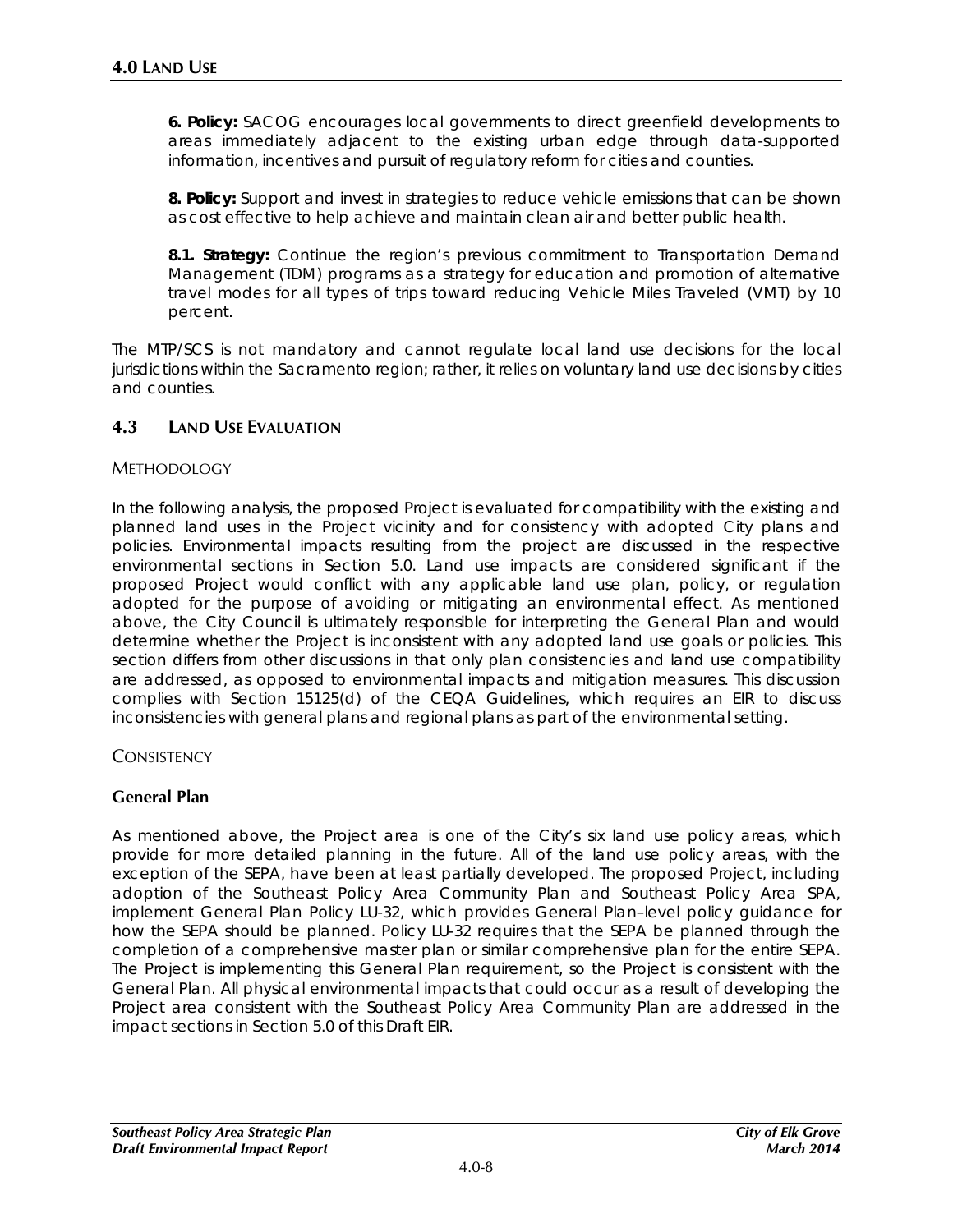# **Zoning Code**

The proposed Project includes the rezoning of the 38 parcels located within the Project area from AG-20 or AG-80 to Special Planning Area District. The intent of the Project is to convert land currently zoned for and in agricultural production to provide a mix of land uses, including residential and job-generating land uses, to accommodate the future growth of the City. The Southeast Policy Area SPA is the guidance document for specific development requirements, so all future development within the Project area would need to be consistent with that document. The proposed project would have its own set of design standards and guidelines, which set forth the allowable (permitted) uses and would be the Zoning for the Project area. The intent of the Special Planning Area District is to allow the Southeast Policy Area SPA to be adopted with approval of the proposed Project, to direct development standards within the Project area, consistent with the goals of the General Plan. Elk Grove Municipal Code Section 23.16.100 describes special planning areas and acknowledges the potential for inconsistencies between SPAs and the Zoning Code. Because the potential for inconsistencies is allowed under the Municipal Code, this would not be considered contrary to the code.

## **SACOG MTP/SCS**

As described in Sections 2.0, Project Description, and 3.0, Demographics, the proposed Project would provide job-generating land uses that would help to balance the City's jobs-to-housing ratio, develop a range of housing types to accommodate varying lifestyles and a range of affordability levels, and provide for a future light rail extension and centrally located transit stop. These concepts are consistent with the smart growth principles encouraged by the MTP/SCS. By implementing these concepts, the Project would help to improve the City's jobs-to-housing ratio and commute times, reduce traffic in Elk Grove and in the region, and reduce the physical environmental impacts associated with long commutes and traffic, such as air quality, noise, and greenhouse gas emissions. In addition, smart growth principles and efficient land use enable rural areas in the region to remain in agricultural production and can help to keep environmentally sensitive areas from being developed. This is the general intent of the MTP/SCS, and the City maintains consistency with these concepts.

## **COMPATIBILITY**

## **Existing and Planned Adjacent Land Uses**

The Project area is surrounded to the west, north, and east by planned and approved urban development. With the exception of the area northwest of the intersection of Bruceville Road and Bilby Road and an apartment complex located northeast of that intersection, none of the planned developments have been constructed. Portions of the specific plan areas, not immediately adjacent to the Project area, have been developed. Lands within the Laguna Ridge Specific Plan to the north and west of the Project area and in the Sterling Meadows development to the east are currently vacant. Some infrastructure has been developed in the Sterling Meadows development, some development has occurred in the Laguna Ridge Special Plan area north of Whitelock Parkway, and there is currently a project being constructed at the northeast corner of Poppy Ridge Road and Bruceville Road.

The adjacent specific plan areas have been developed and planned for primarily residential uses. The Sterling Meadows development is also residential, and a large commercial center, the Elk Grove Promenade, has been started just east of that. While the proposed Project intends to incorporate more variety in land uses than the surrounding planned developments, it has been designed to be complementary to the approved developments adjacent to the Project area,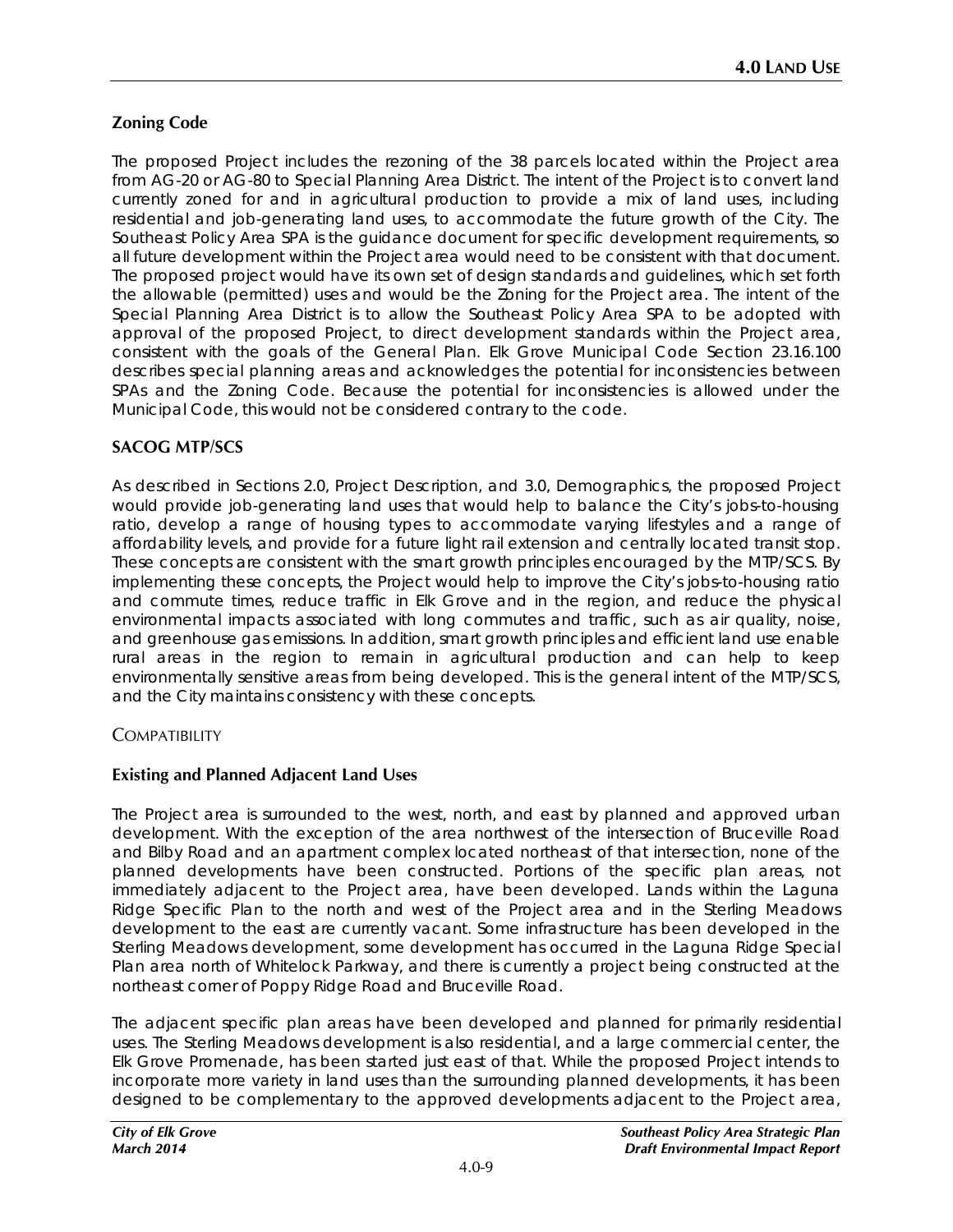as well as to incorporate more modern urban planning practices than have been used in the City previously. In addition, one of the primary objectives of the Project is to provide jobs so that existing and future Elk Grove residents have more opportunity to work locally, which ultimately would result in fewer environmental impacts associated with traffic, air quality, noise, and climate change. The residential and urban uses proposed in the Project area would be compatible with the surrounding development and would also support the more residential portions of the City by providing places to work and shop locally.

The area southwest of the intersection of Bruceville Road and Bilby Road and the land south of the Project area are currently agricultural lands and are not planned for future development at this time; they are anticipated to remain in agricultural production for the foreseeable future. The City is committed to preserving agriculture within and outside of the existing City limits, pursuant to General Plan Policy LU-17. Urban development located adjacent to ongoing agricultural activities may be considered to be incompatible when the physical effects (i.e., odors, dust, light, smoke) associated with the operation of one land use adversely affect an adjacent land use. Agricultural activities generate dust, smoke, and odors that could be considered a nuisance by future residents of the Project area. Similarly, agricultural activities can be affected by complaints by neighboring residential development and the presence of more people and traffic on roads like Kammerer Road. Agricultural activities would generally only affect properties on the urban edge. The City of Elk Grove Municipal Code Chapter 14.05, Agricultural Activities, would reduce the potential for conflicts. Chapter 14.05 would ensure that agricultural operations are operated in a manner consistent with proper and accepted customs and standards. It also requires that notification be provided to residents of property located near properties designated for agricultural use and includes notification and mediation procedures for cases in which agricultural activities are not being conducted in a reasonable manner, or when the operator of an agricultural operation is not using currently acceptable methods in the conduct of the farm.

Due to the City's commitment to preserving agricultural uses, the Project has been designed to minimize potential conflicts between the developed land uses within the Project area and the neighboring agricultural uses to the south and west of the Project area. For example, the Project places primarily nonresidential land uses adjacent to ongoing agricultural activities. Estate Residential uses adjacent to Bruceville Road would be the only planned residential uses adjacent to agricultural uses. Because of the larger lots for homes that would be found in this area, there would be fewer residents and the larger lots would be located farther from agricultural uses. And any residential uses that may be affected by agricultural activies would be notified in advance pursuant to Municipal Code Chapter 14.05. The potential for negative impacts associated with conflicts with estate residential uses would be less likely than if more dense residential was developed there. With residential uses largely separated from agricultural activities, the potential for conflicts and negative effects, such as dust, light, smoke, and odors, would be minimized. With nonresidential uses providing a buffer between residential and agricultural uses, the potential for complaints would be reduced.

This analysis only addresses the Project's compatibility with adjacent agricultural land uses. For an analysis of the physical environmental impacts associated with conversion of agricultural land within the Project area and the potential to adversely affect adjacent agricultural operations, please refer to Section 5.2 of this Draft EIR.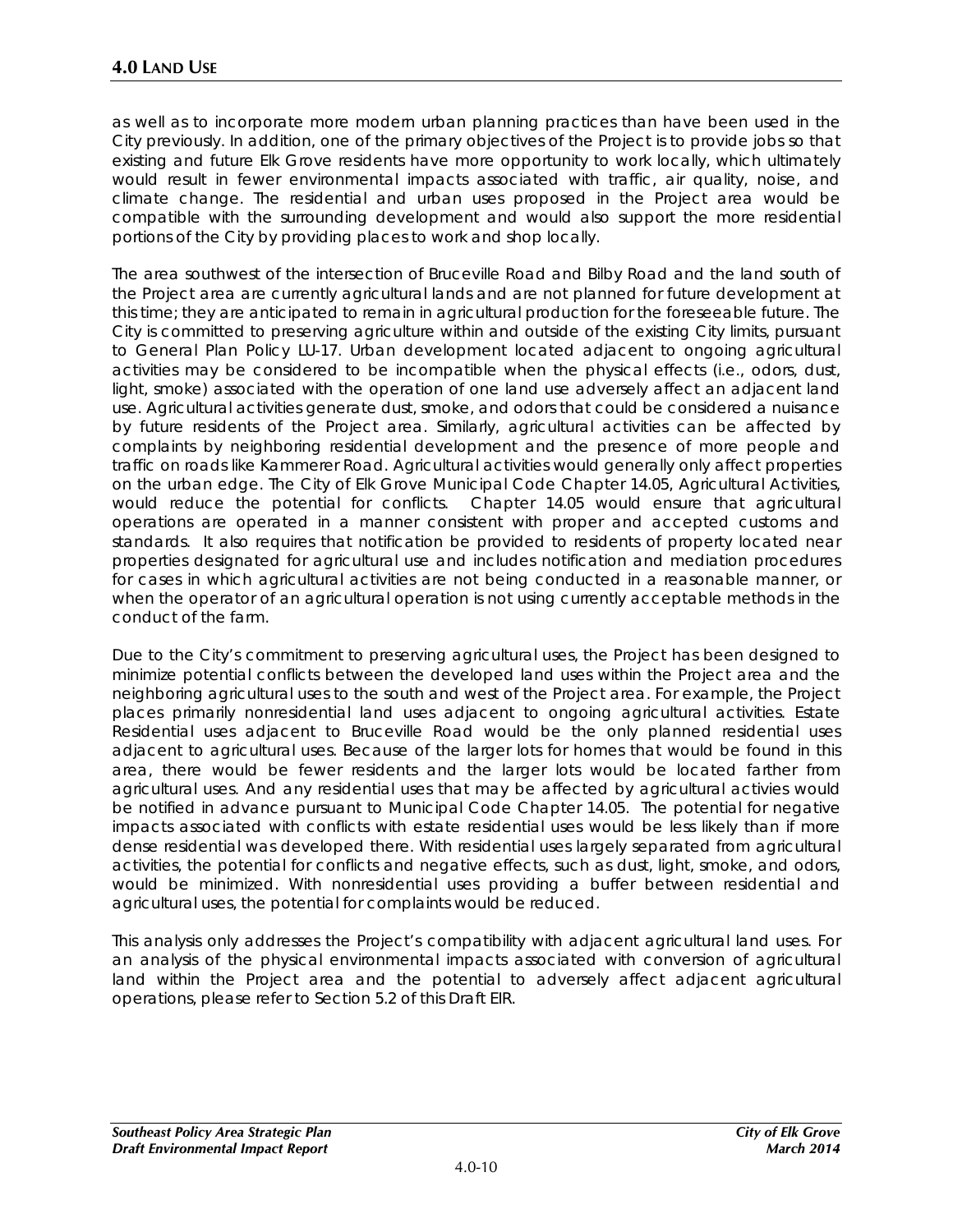## **Sports Complex Overlay**

In addition to the proposed land use plan, the proposed Project includes an approximately 120 acre Sports Complex Overlay designation that has not been designated for a particular location, which would give the City the option to develop a regional sports complex with tournament-type sports fields or a stadium, on-site parking, associated lighting, and support facilities for facility maintenance, concessions, and players. Currently, there are no specific development proposals for such a complex and no planned location within the Project area for the overlay, so a project-specific analysis of land use compatibilities is not possible at this time. However, the overlay will be required to be consistent with the Meridian Community Plan and Meridian SPA. In addition, any future facility will require project-specific environmental analysis once a development proposal is received and specific project details are available.